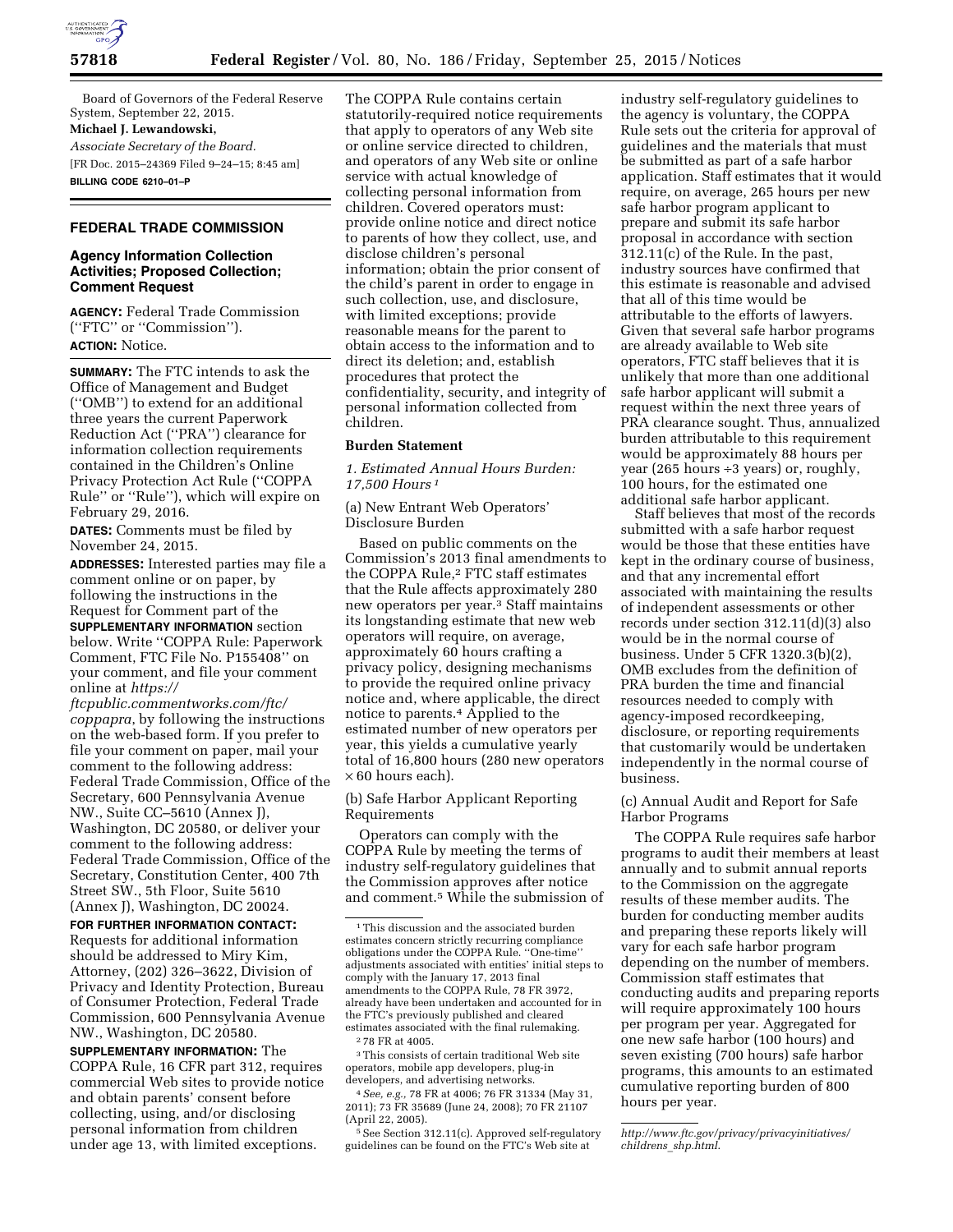(d) Safe Harbor Program Recordkeeping Requirements

FTC staff believes that most of the records listed in the COPPA Rule's safe harbor recordkeeping provisions consist of documentation that such parties have kept in the ordinary course of business irrespective of the COPPA Rule. As noted above, OMB excludes from the definition of PRA burden, among other things, recordkeeping requirements that customarily would be undertaken independently in the normal course of business. In staff's view, any incremental burden, such as that for maintaining the results of independent assessments under section 312.11(d), would be marginal.

### *2. Estimated Annual Labor Costs: \$5,342,500*

Based on its experience with previously approved safe harbor programs, FTC staff anticipates that inhouse counsel (primarily senior) will perform the legal tasks associated with safe harbor applications. Conversely, based on the 2013 rulemaking record, staff assumes that outside counsel will perform legal services tied to Rule compliance by new entrant web operators.

For in-house legal costing, FTC staff applies to its analysis below an approximate mid-way between the mean hourly wage for lawyers (\$64.17),6 as appearing within the most recent annual compilation available online from the Bureau of Labor Statistics, and what Commission staff believes more generally reflects a rough approximation of hourly attorney costs (\$300) associated with Commission information collection activities: \$185, rounded upward.

Regarding outside counsel costs, the *National Law Journal* noted in connection with its *2014 Billing Survey*  (''survey'') of law firms that the average rate for partner billing was ''about'' \$500, and that the average associate billing rate was \$306.7 Commission staff

7*Cf.* Civil Division of the United States Attorney's Office for the District of Columbia, United States Attorney's Office, District of Columbia, Laffey Matrix B 2014–2015, available at *http:// www.justice.gov/sites/default/files/usao-dc/legacy/ 2014/07/14/Laffey%20Matrix*\_*2014-2015.pdf*  (updated ''Laffey Matrix'' for calculating 'reasonable" attorney fees in suits in which fee shifting as statutorily authorized can be evidence of prevailing market rates for litigation counsel in the Washington, DC area; rates in table range from \$255 per hour for most junior associates to \$520 per hour for most senior partners).

believes it reasonable to assume that the workload among law firm partners and associates for COPPA compliance questions could be competently addressed and efficiently distributed among attorneys at varying levels of seniority, but would be weighted most heavily to more junior attorneys. Thus, assuming an apportionment of twothirds of such work is done by associates, and one-third by partners, a weighted average tied to the average firm-wide associate and average firmwide partner rates, respectively, in the National Law Journal 2014 survey would be about \$370 per hour.

Labor costing for other assumed relevant categories (technical assistance, compliance officers) is detailed within the discussion below.

### (a) New Entrant Web Operators' Disclosure Burden

Consistent with its past estimates, FTC staff assumes that the time spent on compliance for new operators and existing operators covered by the COPPA Rule would be apportioned five to one between legal (lawyers or similar professionals) and technical (*e.g.,*  computer programmers, software developers, and information security analysts) personnel. Staff therefore estimates that lawyers or similar professionals who craft privacy policies will account for 14,000 of the estimated 16,800 hours required. Computer programmers responsible for posting privacy policies and implementing direct notices and parental consent mechanisms will account for the remaining 2,800 hours. FTC staff estimates an hourly wage of \$42 for technical assistance, based on BLS data.8 Accordingly, paired with the above-noted estimated rate for outside counsel assistance, associated labor costs would be \$5,297,600 [(14,000 hours  $\times$  \$370/hour) + (2,800 hours  $\times$ \$42/hour)].

(b) Safe Harbor Applicant Reporting Requirements

Previously, industry sources have advised that all of the labor to comply with these requirements would be attributable to the efforts of lawyers. Accordingly, applying the estimated time stated above for these tasks (100 hours, annualized and rounded up) to the above-noted assumed hourly wage for in-house counsel (\$185) yields \$18,500 in labor cost per year.

(c) Annual Audit and Report for Safe Harbor Programs

Commission staff assumes that annual reports will be prepared by compliance officers, at a labor rate of \$33.9 Accordingly, applied to the above-stated estimates per year of 100 hours for a new safe harbor program and 700 hours, cumulatively, per year, for seven existing safe harbor programs, this amounts to \$26,400 in aggregate yearly labor cost.

(d) Safe Harbor Program Recordkeeping Requirements

For the reasons stated in 1.(d) above, associated labor costs, for PRA purposes, would be nil or marginal.

### *3. Estimated Annual Non-Labor Costs: \$0*

Because Web sites will already be equipped with the computer equipment and software necessary to comply with the Rule's notice requirements, the predominant costs incurred by the Web sites are the aforementioned estimated labor costs. Similarly, industry members should already have in place the means to retain and store the records that must be kept under the Rule's safe harbor recordkeeping provisions, because they are likely to have been keeping these records independent of the Rule. Capital and start-up costs associated with the Rule are minimal.

#### **Request for Comments**

Under the PRA, 44 U.S.C. 3501–3521, federal agencies must obtain approval from OMB for each collection of information they conduct or sponsor. ''Collection of information'' means agency requests or requirements that members of the public submit reports, keep records, or provide information to a third party. 44 U.S.C. 3502(3), 5 CFR 1320.3(c). As required by section  $3506(c)(2)(A)$  of the PRA, the FTC is providing this opportunity for public comment before requesting that OMB extend the existing paperwork clearance for the COPPA Rule. (OMB Control Number 3084–0117). Comments must be received on or before the deadline specified above in the **DATES** section in order to be considered by the Commission.

The FTC invites comments on: (1) Whether participation in the study is necessary, including whether the information will be practically useful; (2) the accuracy of our burden estimates, including whether the methodology and assumptions used are valid; (3) ways to enhance the quality, utility, and clarity of the information to be collected; and

<sup>6</sup>*See Occupational Employment and Wages— May 2014,* Table 1 (National employment and wage data from the Occupational Employment Statistics survey by occupation, May 2014), *available at http://www.bls.gov/news.release/ocwage.nr0.htm*  (hereinafter, ''BLS Table 1'').

<sup>8</sup>The estimated mean hourly wages for technical labor support (\$42) is based on an average of the salaries for computer programmers, software developers, information security analysts, and web developers as reported by the BLS. *See* BLS Table 1. 9*See* BLS Table 1 (compliance officers, \$32.69).